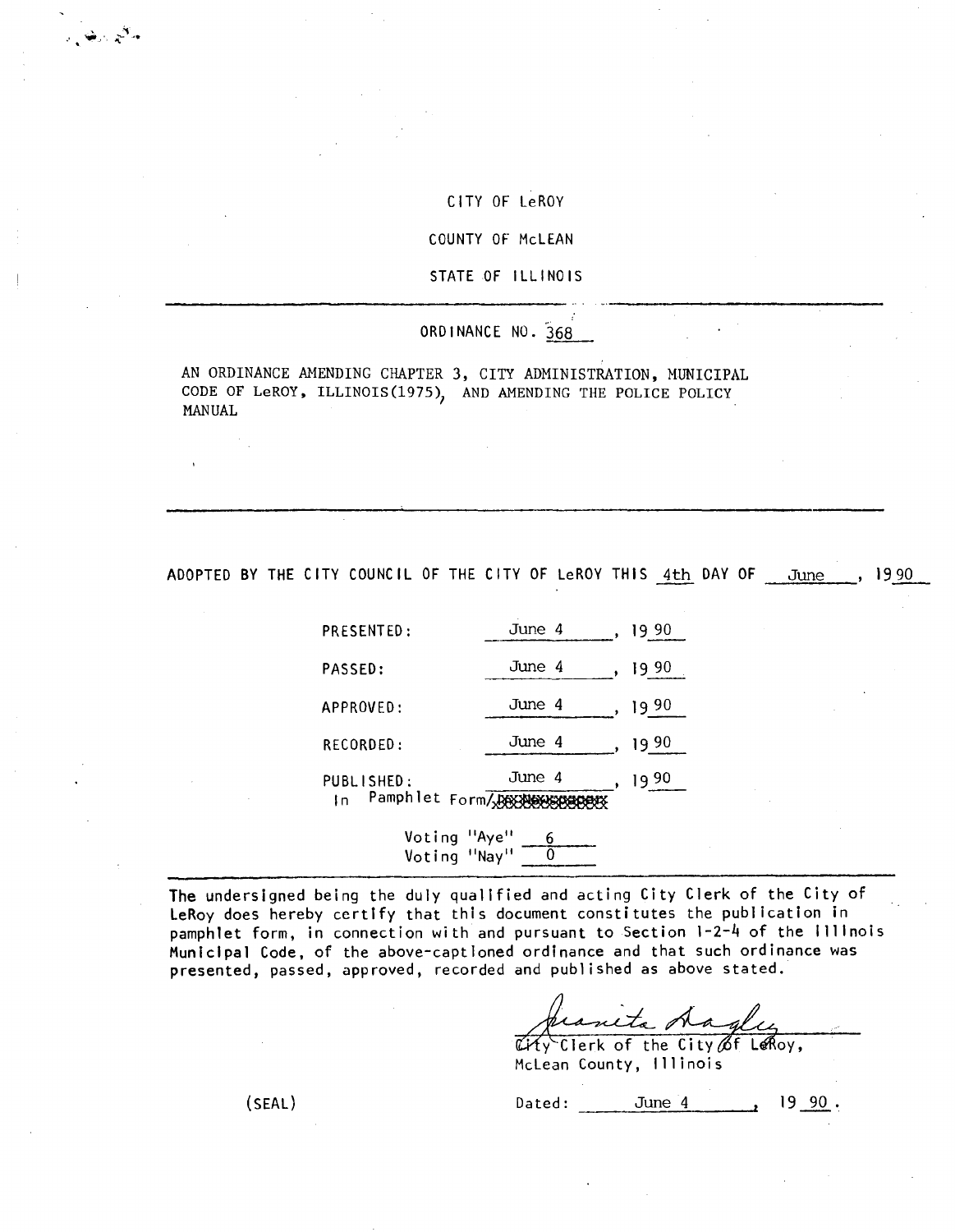AN ORDINANCE AMENDING CHAPTER 3, CITY ADMINISTRATION, MUNICIPAL CODE OF LeROY, ILLINOIS(1975), AND AMENDING THE POLICE POLICY MANUAL

 $\frac{1}{\sqrt{2}}\int_{\mathbb{R}^d} \left(\frac{1}{\sqrt{2}}\right)^2 \, d\tau = \frac{1}{2}\int_{\mathbb{R}^d} \frac{1}{\sqrt{2}}\, d\tau$ 

## ORDINANCE NO. 368

WHEREAS the City Council of the City of LeRoy, McLean County, Illinois, finds it necessary and appropriate to appoint a committee for the oversight and supervision of the City Marshall and Police Department of the City of LeRoy, and that the creation of such committee is in the best interests of the City of LeRoy and its residents,

NOW, THEREFORE, BE IT ORDAINED, by the City Council of the City of LeRoy, Illinois, in lawful meeting assembled, as follows:

Section 1. Chapter 3, City Administration, of the Municipal Code of LeRoy, Illinois(1975), as amended, is hereby amended by addition of new Section  $3.03\frac{1}{2}$ , in words as follows:

> 3.032 POLICE COMMITTEE. At the beginning of each municipal year the City Council shall appoint three of the corporate authorities to the police committee for a one year term. The committee shall. hold meetings at such times and places during the fiscal year as may be appropriate. The City. Council, when appointing the members of the committee, shall name one of the committee members chairman of the committee. The Police Committee shall have those duties and responsi bilities as hereinafter set forth:

- (a). To establish policy and guidelines in all matters pertaining to the organization and administration of the Police Department of the City of LeRoy and of the City Marshall and the exercise of his duties as chief of the police department.
- (b). To investigate complaints about the operation or administration of the city police department or about the City Marshall in the exercise of his duties.
- (c). To make recommendations to the City Council, as may be appropriate, for adoption of guidelines or statements of policy, changes thereto, or for enactment of ordinances, rules or regulations from time to time to correct deficiencies in the operation or administration of the police depart ment, or to make the operation or adminstration of the police department more efficient or more effective.
- (d). To review the operations and administration of the police department and the actions of the City Marshall from time to time in order to be informed, and to be - the better enabled to inform the City Council, as to the necessity for changes in policy or laws, rules and regulations governing the City Marshall and the police department.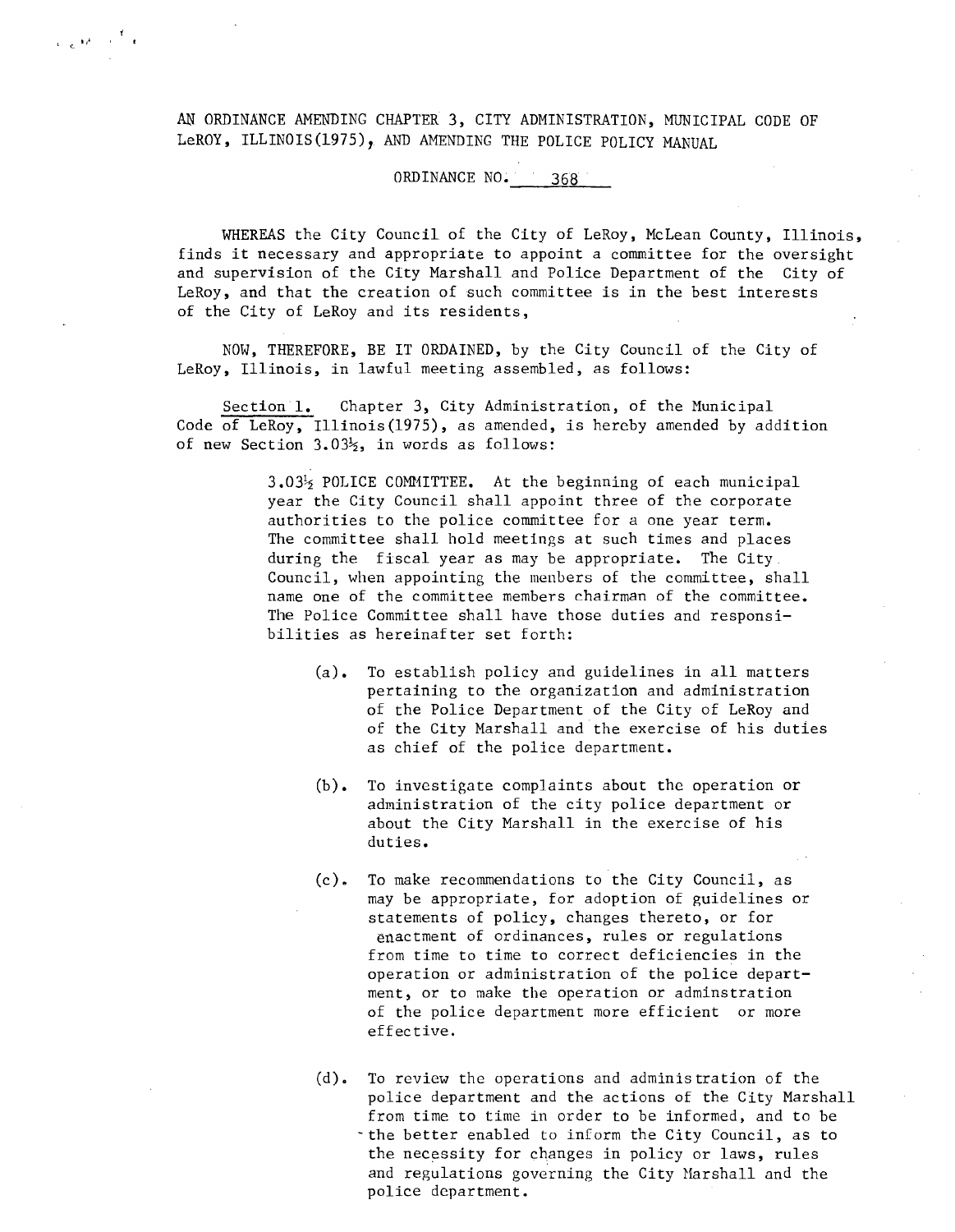Section 2. The City of LeRoy Police Policy Manual, deemed to have been previously adopted by ordinance of the City Council of the City of LeRoy, is hereby adopted as'the official regulations and a statement of policy by the City Council in regard to the organization, administration and operation of the police department of the City of LeRoy.

 $\frac{\gamma}{\gamma-\gamma} \left(2\theta-\gamma\right)^{-\frac{\gamma}{2}} = 0$ 

Section 3. Chapter II, Duties and Responsibilities, of the City of LeRoy Police Policy Manual, Section 202, is hereby repealed. In place of the aforesaid Section 202, now repealed, new Section 202, in words as follow, is hereby enacted:

> 202 The Chief of Police is responsible to the Police Committee of the City Council of the City of LeRoy, Illinois, and will administer the police department under the direction and control of the City Council thru the Police Committee. The Chief of Police shall make written and verbal reports to the Police Committee as directed by that committee or by the City Council. He shall keep the police committee informed of incidents or developments that may unusually affect public or official relations.

Section 4. Chapter II, Duties and Responsibilities, of the City of LeRoy Police Policy Manual, Section 204, is hereby repealed. New Section 204 of said manual is hereby enacted in words as follow:

> 204 The Chief of Police shall be required to certify to the correctness of all bills incurred by the department and shall first have the authority from the Police Committee of the City Council before any such bills have been incurred.

Section 5. Chapter V, Personnel and Discipline, of the City of LeRoy Police Policy Manual, Section 515, is hereby repealed. New Section 515 of said manual is hereby enacted in words as follow:

> 515 CITIZENS COMPLAINTS AGAINST POLICE PERSONNEL. Any member or employee receiving the complaint shall notify the Chief of Police who will investigate the complaint and make a written report of his findings to the Police Committee of the City Council.

Section 6. Chapter V, Personnel and Discipline of the City of LeRoy Police Policy Manual, Section 519, is hereby repealed. New Section 519 of said manual is hereby enacted in words as follow:

> 519 COMPLAINTS AGAINST CHIEF'OF POLICE Any complaint against the Chief of Police shall be made in writing to the Police Committee of the City Council with supporting facts and circumstances clearly set forth in such complaint.

Section 7. Chapter 2, City Council, Section 2.07 Rules and Order of Business, Rule 19, Municipal Code of the City of LeRoy, Illinois (1975), as amended, is hereby repealed.

 $-2-$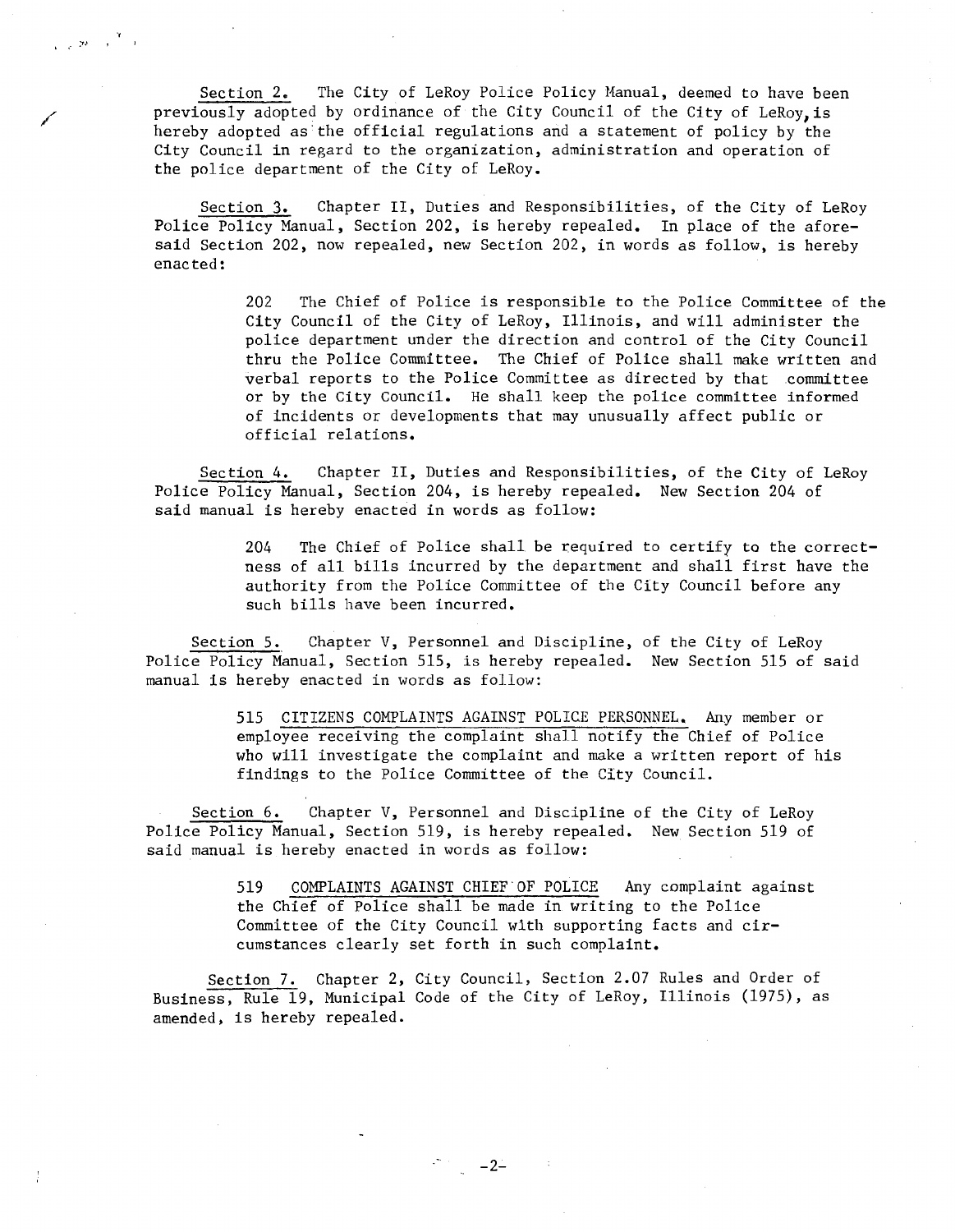Section  $\beta$ . This ordinance shall be in full force and effect ten days after its passage and publication in pamphlet form as required by law.

PASSED by the Mayor and City Council of the City of LeRoy, Illinois, on the 4th day of June , 1990, and deposited and filed in the office of the City Clerk of said City that date.

Aldermen elected 6

Aldermen present 6

AYES William Swindle, Jerry Davis, David Spratt, Steve Dean, Gary Builta Randy Zimmerman

NAYS None

Y

Jack we wanted the City Clerk of the Roy<br>
Illinois<br>
eRoy, Illinois on this 4th day<br>
Jack W. Moss, Mayor of the City of<br>
LeRoy, Illinois

Juanita Dagley, City Clerk of LeRoy, Illinois

Approved by the Mayor of the City of LeRoy, Illinois on this 4th day of  $June$ ,  $1990.$ 

LeRoy, Illinois

ATTEST:

(seal)

(Juanita Dagley, City Clerk of LeRoy, Illinois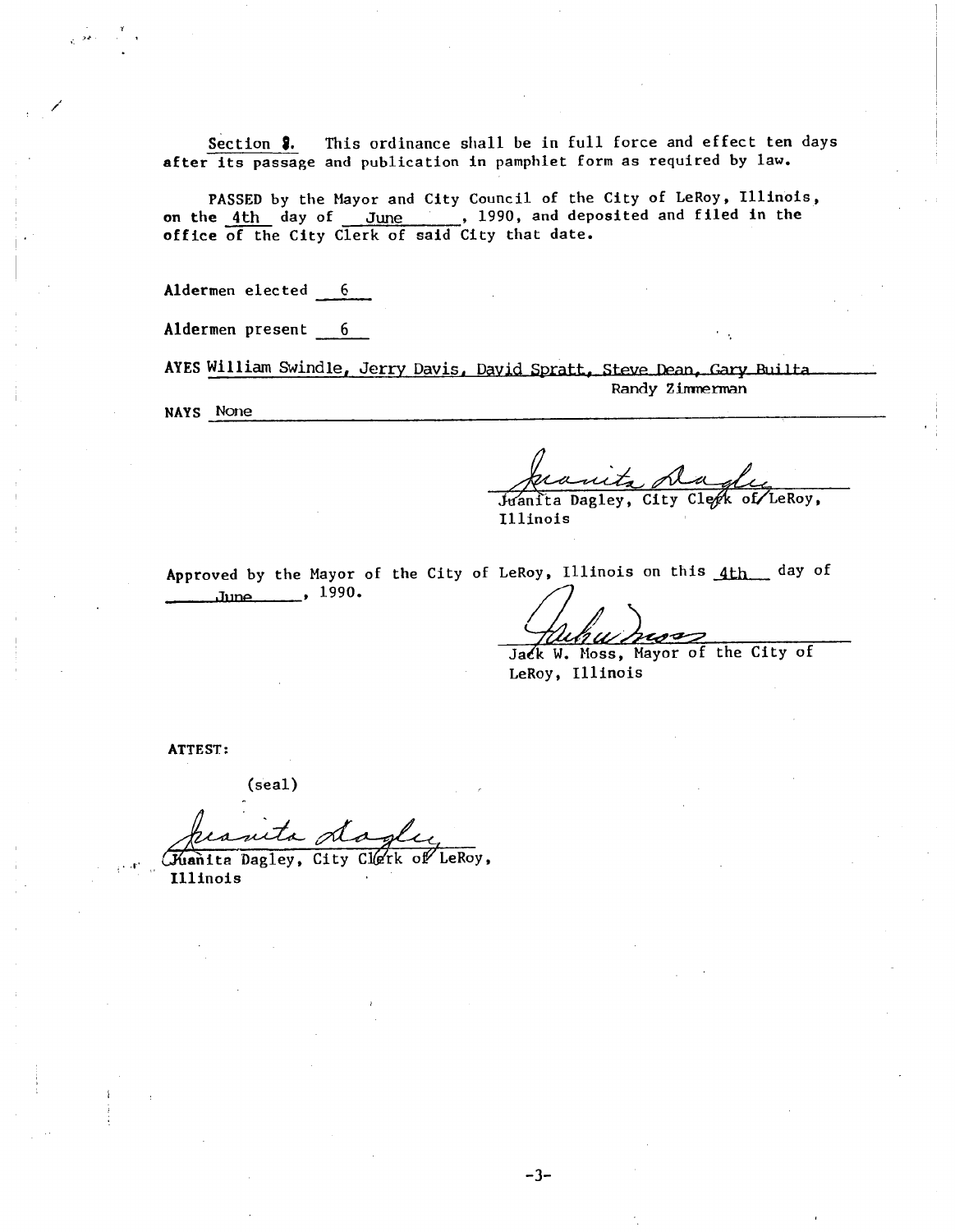## CERTIFICATE

I, <u>Juanita Dagley</u> certify that I am the duly elected and acting municipal clerk of the City of LeRoy , McLean County, Illinois.

I further certify that on  $_{\text{Lune.}4}$ , 1990 the Corporate Authorities of such municipality passed and approved Ordinance No. 368 ........., entitled:

AN ORDINANCE AMENDING CHAPTER 3, CITY ADMINISTRATION, MUNICIPAL CODE OF LeROY, ILLINOIS(1975), AND AMENDING THE POLICE POLICY MANUAL,

which provided by its terms that it should be published in pamphlet form.

The pamphlet form of Ordinance No. 368 , including the Ordinance and a cover sheet thereof was prepared, and a copy of such Ordinance was posted at the municipal building, commencing on  $\frac{June\ 4}{Iune\ 4}$ ,  $\frac{1990}{Ione}$ , and continuing for at least ten days thereafter. Copies of such Ordinance were also available for public inspection upon request in the office of the municipal clerk..

|    | Dated at LeRoy |                           | , Illinois, this $_{4th}$ day |  |  |
|----|----------------|---------------------------|-------------------------------|--|--|
| оf | June           | $\sim$ $19\frac{90}{1}$ . |                               |  |  |

(seal)

a

 $\frac{1}{2}$ 

Municipal Clerk seal)<br>Juanita Ad